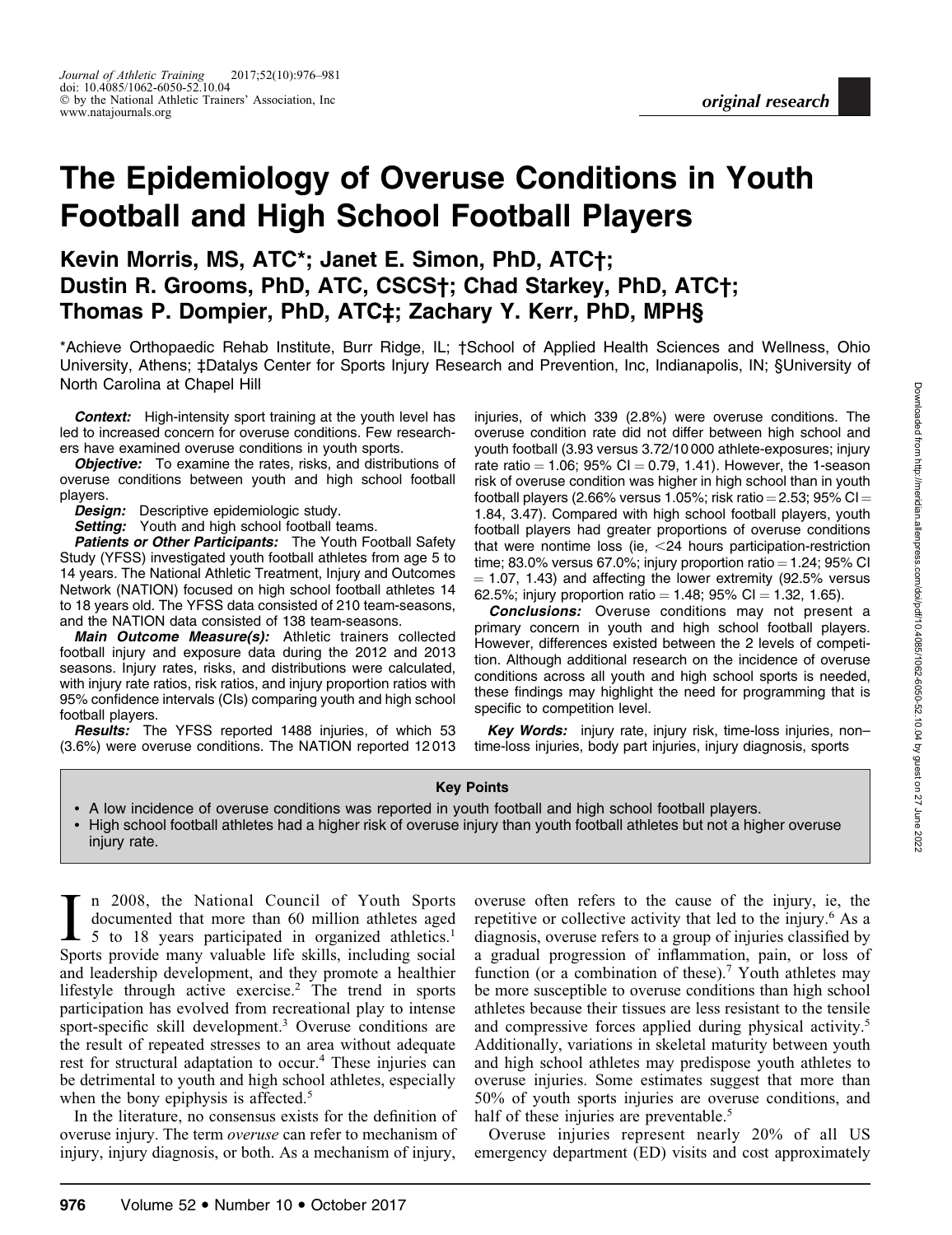\$448 million per year.<sup>8</sup> Football-related injuries are a common reason for athletes presenting to EDs, particularly among youths. In 2012, athletes 19 years and under presented to EDs with approximately 394 000 footballrelated injuries.9 More than 50% of all patients with pediatric injuries who reported to sports medicine clinics were deemed to have overuse conditions.<sup>4,10</sup>

Several groups<sup> $11-14$ </sup> have monitored injuries in youth and high school football players; however, few researchers have studied the overall incidence of overuse conditions in this population. Previous investigators<sup>5,15,16</sup> have studied only overuse conditions that accounted for time-loss (TL) injuries (ie, injuries resulting in participation-restriction time of at least 24 hours), potentially underestimating their prevalence. The purpose of our study was to compare the rates, risks, and distributions of overuse conditions between 2 levels of competition: youth football and high school football. We hypothesized that youth athletes would have higher rates and risks of overuse conditions compared with their high school counterparts. This information can be used to identify patterns or differences between the 2 levels of competition and associated age groups.

# METHODS

#### Design

For this descriptive injury epidemiology study, we used data collected by the Datalys Center for Sports Injury Research and Prevention, Inc (Indianapolis, IN; hereafter known as Datalys) through 2 sports injury-surveillance programs: the Youth Football Safety Study  $(YFSS)^{14}$  and the National Athletic Treatment, Injury and Outcomes Network (NATION).<sup>17</sup> Data originated from the 2012 and 2013 football seasons. The methods of the YFSS and NATION have been previously described<sup>14,17</sup> and are summarized in the next section; both used similar datacollection methods. The University's Institutional Review Board approved this study.

# **Participants**

The YFSS enrolled more than 3000 athletes aged 5 to 14 years from 13 youth football leagues in 6 states, encompassing 210 team-seasons.<sup>14</sup> The NATION followed 11 957 football players aged 14 to 18 years from 96 secondary school football programs; during the 2012 and 2013 football seasons, NATION collected data from 138 team-seasons.<sup>17</sup>

#### Instruments

Athletic trainers (ATs) from each participating youth football league and high school football program reported injury and exposure data in real time via their electronic medical record applications throughout the academic year. Three software applications are certified to export injury data to the NATION: the Athletic Trainer System (ATS; Keffer Development Services, LLC, Grove City, PA), Injury Surveillance Tool (IST; Datalys), and Sports Injury Monitoring System (SIMS; FlanTech, Inc, Iowa City).<sup>17</sup> The YFSS used only the Injury Surveillance Tool.

For each competition and practice, ATs provided the number of participating football players. When an injury occurred, the AT completed a detailed event report on the injury or condition (eg, body part, diagnosis, whether the injury was chronic in nature) and the circumstances (eg, injury mechanism, event type [ie, competition or practice]). The ATs were able to view and update previously submitted information as needed.

Before data analysis, data were stripped of any personally identifiable information (eg, name, date of birth, insurance information), and only relevant variables and values were retained. Exported data passed through an automated verification process that conducted a series of range and consistency checks. Data were reviewed and flagged for invalid values. The automated verification process notified the AT and data quality-assurance staff who assisted the AT in resolving questionable values. Data that passed the verification process were then placed into the final datasets for analysis.

# **Definitions**

Athlete-Exposures. An athlete-exposure (AE) was defined as 1 player's participation in 1 sanctioned practice or competition.

Injuries. All injuries that occurred during a sanctioned practice or competition and were evaluated or treated by an AT, physician, or other health care professional were included in this study.<sup>14,17</sup>

**Overuse Conditions.** As in previous studies,  $15$  overuse conditions were those injuries for which the mechanism was recorded as overuse/gradual onset. However, to capture overuse conditions that might have been missed due to this inclusion criterion, we also included those injuries recorded as being chronic in nature, as well as all conditions that were most likely to be classified as overuse: arthritis, avascular necrosis, bursitis, capsulitis, cartilage injury, chondromalacia, compartment syndrome, dislocation (chronic), effusion, entrapment/impingement, exostosis, stress fracture, inflammation, myositis ossificans, osteochrondritis, tear (strain, chronic), subluxation, synovitis, tendinosis, tendinitis, and tenosynovitis. All injuries that met these criteria were manually checked for inclusion by the primary investigator relative to the diagnosis and basic mechanism. Illnesses, general medical conditions, and concussions were excluded.

# Outcome Variables

Participation-Restriction Time. Injuries were categorized by the number of missed days of participation from sport (ie, date of injury subtracted from the date of return to play). Non–time-loss (NTL) injuries were those injuries resulting in participation-restriction time of less than 24 hours. Time-loss *injuries* were those injuries resulting in participation-restriction time of at least 24 hours. Time-loss injuries were further categorized by the number of days missed: 1 to 6, 7 to 13, 14 to 29, or 30 or more.

Body Parts Injured. Injured body parts were separated into 4 regions: head/face/neck, upper extremity, trunk, and lower extremity.

Injury Type. Injury diagnoses, as defined by the AT and sports medical team staff, were grouped into 5 categories: inflammatory conditions (eg, tendinosis, tendinitis, and tenosynovitis), stress fracture, neuromuscular disorder (a fatigue-induced muscle disorder such as a tear [previously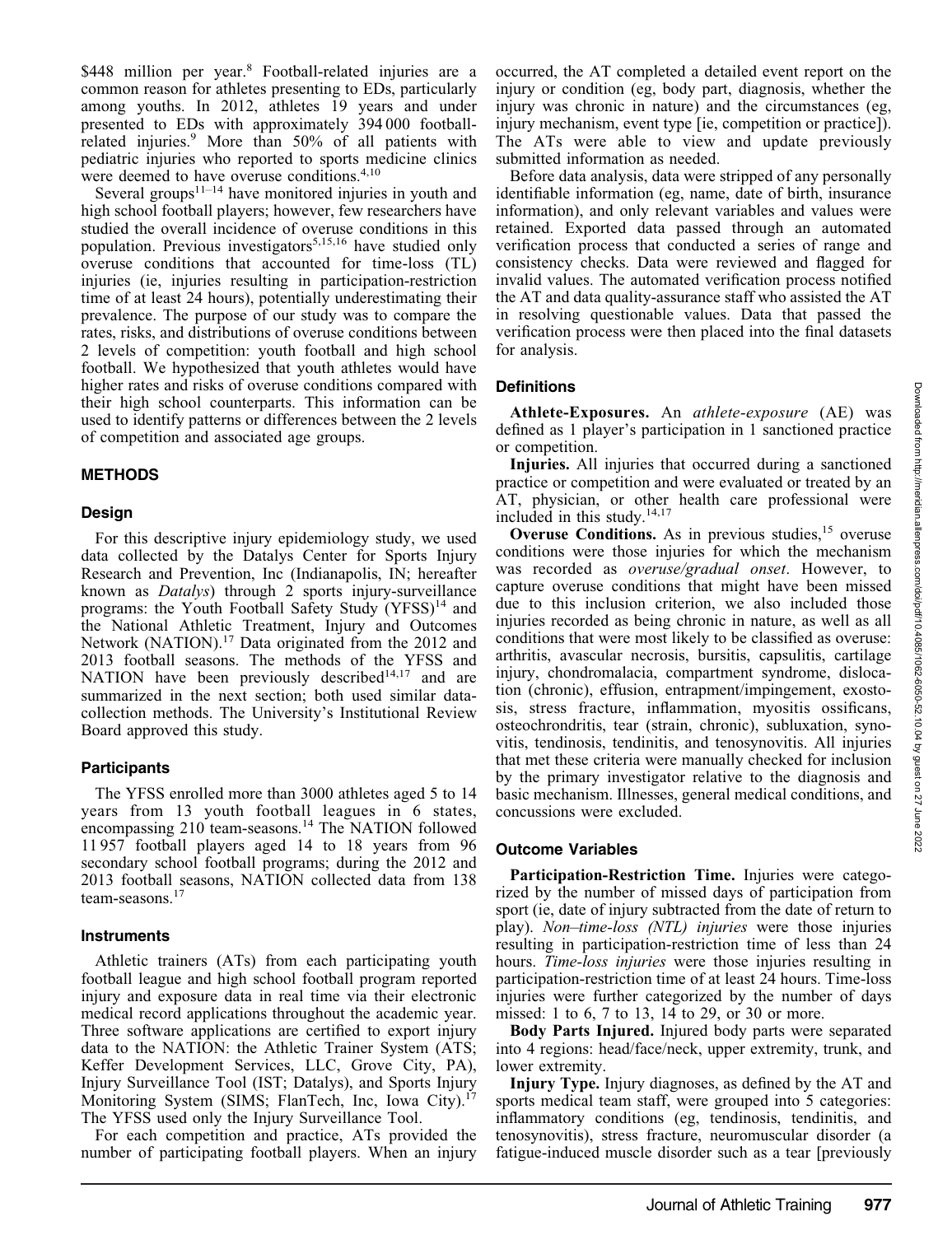| Table 1. Injury Rates and 1-Season Risks in Youth and High School Football, 2012 and 2013 Seasons |
|---------------------------------------------------------------------------------------------------|
|---------------------------------------------------------------------------------------------------|

| Level       | Injury<br>Count | Injured<br>Athletes, No. | Athletes.<br>No. | Athlete-<br>Exposures | 1-Season Risk<br>$(95% \text{ Cl})$ | <b>Risk Ratio</b><br>$(95% \text{ Cl})$ | Rate per 10000<br>Athlete-Exposures<br>$(95\% \text{ Cl})$ | Rate Ratio: High<br>School to Youth<br>$(95% \text{ Cl})$ |
|-------------|-----------------|--------------------------|------------------|-----------------------|-------------------------------------|-----------------------------------------|------------------------------------------------------------|-----------------------------------------------------------|
| Youth       | 53              | 43                       | 4092             | 142536                | 1.05(0.74, 1.36)                    | 1.00                                    | 3.72 (2.72, 4.72)                                          | 1.00                                                      |
| High school | 339             | 318                      | 11 957           | 862503                | 2.66(2.37, 2.95)                    | 2.53 (1.84, 3.47)                       | 3.93(3.51, 4.35)                                           | 1.06(0.79, 1.41)                                          |

Abbreviation: CI, confidence interval.

referred to as a strain] as described by the Munich Consensus Statement on the Terminology and Classification of Muscle Injury in Sport<sup>18</sup>), joint instability, and other.

#### Statistical Analysis

Injury rates (IRs) were calculated for overuse conditions in the 2 groups using the formula  $IR = (No. of injuries/No.$ of AEs  $\times$  10 000).<sup>19</sup> Injury rate ratios (IRRs) compared IRs between the groups using the formula  $IRR = rate_{a}/rate_{b}$ , where rate<sub>a</sub> was the IR for the first group and rate<sub>b</sub> was the IR for the second group.<sup>11</sup> Injury proportion ratios (IPRs) compared the relative proportions of categorical variables, including participation-restriction time, body part injured, and injury type.<sup>20</sup> Injury risk was the proportion of athletes who sustained at least 1 injury during a fixed period of time.<sup>19</sup> For this study, we examined pooled single-season injury risks.<sup>21</sup> The numbers of athletes in each season being monitored for the YFSS and NATION were summed and used as the risk denominator.<sup>11</sup> Risk ratios (RRs) compared risks between youth football and high school football.19 All analyses were performed using SAS Enterprise Guide software (version 4.3; SAS Institute Inc, Cary, NC).

# RESULTS

During the 2012 and 2013 seasons, 1488 injuries were reported to the YFSS, of which 53 (3.6%) were overuse conditions. The NATION reported 12 013 injuries, of which 339 (2.8%) were overuse conditions (Table 1).

#### **Rates**

Youth football players accumulated 142 536 AEs, leading to an overuse condition rate of 3.72 per 10 000 AEs (95% confidence interval  $\text{[CI]} = 2.72, 4.72$ . High school football athletes accumulated 862 503 AEs, leading to an overuse condition rate of 3.93 per 10 000 AEs (95% CI  $=$  3.51, 4.35). The overuse condition rate did not differ between high school and youth football athletes (IRR  $= 1.06$ ; 95%  $CI = 0.79, 1.41$ .

# Risk

Among the 1994 youth athletes in 2012 and 2098 youth athletes in 2013, 43 athletes sustained overuse conditions in 1 season, leading to a 1-season risk of 1.05% (Table 1). Among the 4177 high school athletes in 2012 and 7780 high school athletes in 2013, 318 athletes sustained overuse conditions in 1 season (1-season risk  $= 2.66\%$ ). The 1season risk of overuse conditions was higher in high school football than in youth football players ( $RR = 2.53$ ; 95% CI  $= 1.84, 3.47.$ 

#### Participation-Restriction Time

Most overuse conditions were NTL injuries in both youth football (n = 44, 83.0%) and high school (n = 227, 67.0%; Table 2) football players. The proportion of overuse condition injuries that were NTL was significantly lower in high school than in youth football players (IPR  $= 0.81$ ; 95% CI  $= 0.70, 0.93$ ). No other differences were noted in participation-restriction time between youth and high school football athletes.

# Body Part

A lower proportion of overuse condition injuries were to the lower extremity in high school ( $n = 212$ , 62.5%) than in youth (n = 49, 92.5%; IPR = 0.68; 95% CI = 0.60, 0.76; Table 3) football players. The proportion of overuse conditions to the upper extremity was higher in high school  $(n = 74, 21.8\%)$  than in youth  $(n = 2, 3.8\%; IPR = 5.78;$ 95% CI = 1.46, 22.86) football athletes.

# Injury Type

The distributions of injury type varied between youth and high school football players (Table 4). Inflammation was the most common type of overuse condition reported in youth football ( $n = 41, 77.4\%$ ), with a higher proportion reported than that in high school (n = 83, 24.5%; IPR = 3.16; 95% CI  $=$  2.49, 4.00) athletes. In high school players, neuromuscular overuse conditions were the predominant type reported ( $n = 196, 57.8\%$ ), with a higher proportion

|  |  |  | Table 2. Injury Participation-Restriction Time in Youth Football and High School Football Players, 2012 and 2013 Seasons |
|--|--|--|--------------------------------------------------------------------------------------------------------------------------|
|--|--|--|--------------------------------------------------------------------------------------------------------------------------|

|                                          | Count $(\%)$ |             | Injury Proportion Ratio (95% Confidence Interval) |                                 |
|------------------------------------------|--------------|-------------|---------------------------------------------------|---------------------------------|
| Participation-Restriction Time           | Youth        | High School | Youth Versus High School                          | <b>High School Versus Youth</b> |
| $\leq$ 24 h (non-time loss) <sup>a</sup> | 44 (83.0)    | 227 (67.0)  | 1.24 (1.07, 1.43)                                 | $0.81$ (0.70, 0.93)             |
| 1 to 6 d                                 | 6(11.3)      | 38 (11.2)   | $1.01$ (0.45, 2.27)                               | 0.99(0.44, 2.23)                |
| 7 to 13 d                                | 1 (1.9)      | 25(7.4)     | 0.26(0.04, 1.85)                                  | 3.91 (0.54, 28.24)              |
| 14 to 29 d                               | 1 (1.9)      | 12(3.5)     | 0.53(0.07, 4.02)                                  | 1.88(0.25, 4.02)                |
| $30+ d$                                  | 1 (1.9)      | 34 (10.0)   | 0.19(0.03, 1.35)                                  | 5.32(0.74, 38.02)               |
| Missing                                  | 0            | 3(0.9)      |                                                   |                                 |
| Total                                    | 53 (100.0)   | 339 (100.0) |                                                   |                                 |

<sup>a</sup> Injury proportion ratio is statistically significant (95% confidence interval does not include 1.00).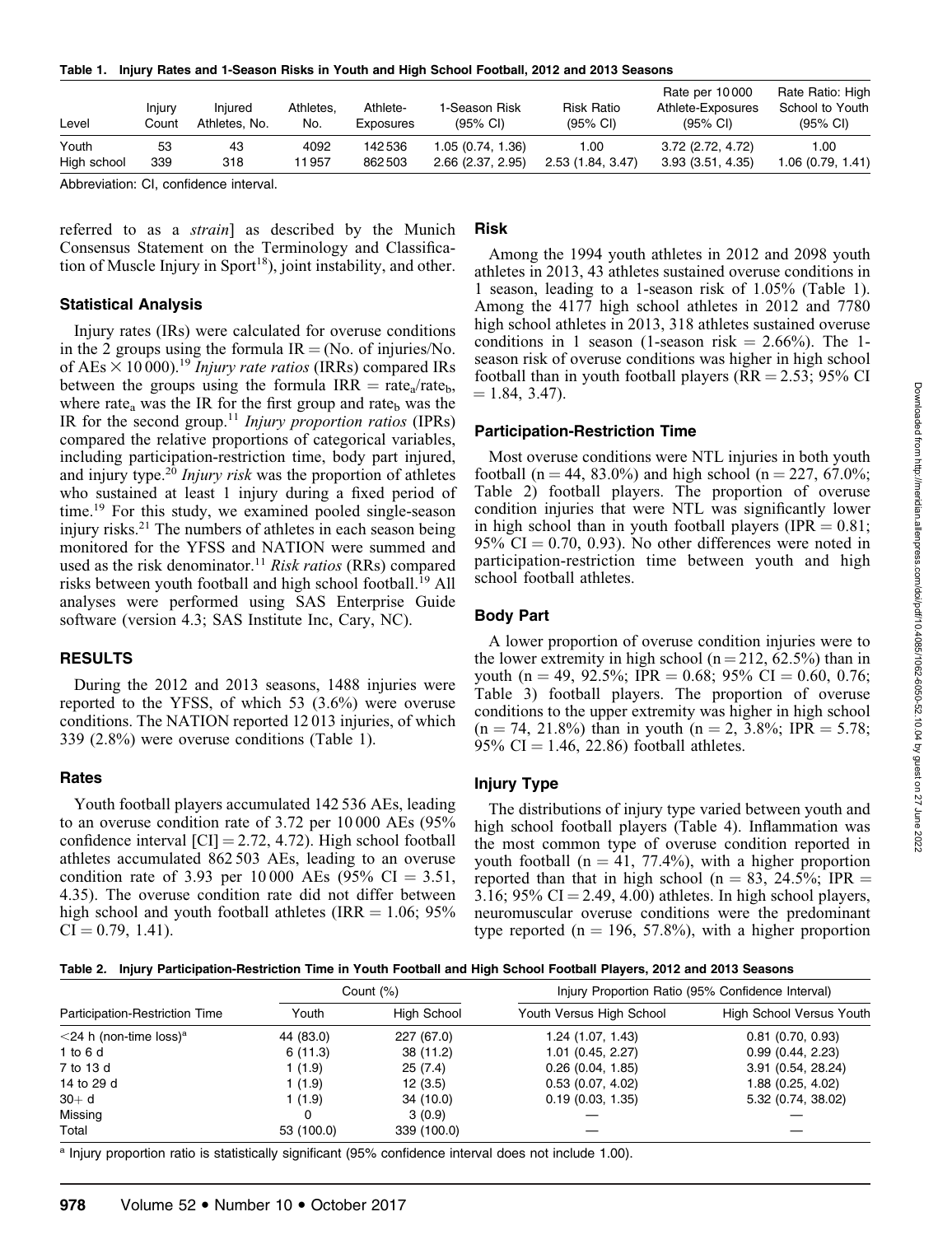| Table 3. Body Part Injured in Youth Football and High School Football Players, 2012 and 2013 Seasons |
|------------------------------------------------------------------------------------------------------|
|------------------------------------------------------------------------------------------------------|

|                                 |            | Count $(\%)$       | Injury Proportion Ratio (95% Confidence Interval) |                          |  |
|---------------------------------|------------|--------------------|---------------------------------------------------|--------------------------|--|
| Body Part                       | Youth      | <b>High School</b> | Youth Versus High School                          | High School Versus Youth |  |
| Head/face/neck                  | 0          | 13(3.8)            |                                                   |                          |  |
| Head/face                       | 0          | 1(0.3)             |                                                   |                          |  |
| <b>Neck</b>                     | O          | 12(3.5)            |                                                   |                          |  |
| Upper extremity <sup>a</sup>    | 2(3.8)     | 74 (21.8)          | 0.17(0.04, 0.68)                                  | 5.78 (1.46, 22.86)       |  |
| Shoulder                        | 0          | 51 (15.0)          |                                                   |                          |  |
| Arm/elbow                       | 1(1.9)     | 11(3.2)            | 0.58(0.08, 4.41)                                  | 1.72 (0.23, 13.05)       |  |
| Hand/wrist                      | 1(1.9)     | 12(3.5)            | $0.53$ (0.07, 4.02)                               | 1.88(0.25, 14.13)        |  |
| Trunk                           | 2(3.8)     | 40 (11.8)          | $0.32$ (0.08, 1.28)                               | 3.13(0.78, 12.56)        |  |
| Vertebral/paraspinal            | 2(3.8)     | 3(0.9)             | 4.26 (0.73, 24.93)                                | 0.23(0.04, 1.37)         |  |
| Abdominothoracic                | 0          | 37 (10.9)          |                                                   |                          |  |
| Lower extremity <sup>a</sup>    | 49 (92.5)  | 212 (62.5)         | 1.48 (1.32, 1.65)                                 | $0.68$ $(0.60, 0.76)$    |  |
| Hip/pelvis <sup>a</sup>         | 1(1.9)     | 76 (22.4)          | $0.08$ $(0.01, 0.59)$                             | 11.88 (1.69, 83.64)      |  |
| Thigh/upper leg                 | 1(1.9)     | 16(4.7)            | 0.40(0.05, 2.95)                                  | 2.50 (0.34, 18.47)       |  |
| Knee <sup>a</sup>               | 21 (39.6)  | 54 (15.9)          | 2.49 (1.65, 3.76)                                 | 0.40(0.27, 0.61)         |  |
| Lower leg/Achilles <sup>a</sup> | 16 (30.2)  | 43 (12.7)          | 2.38 (1.45, 3.91)                                 | $0.42$ (0.26, 0.69)      |  |
| Ankle                           | $\Omega$   | 5(1.5)             |                                                   |                          |  |
| Foot/toes                       | 10 (18.9)  | 0                  |                                                   |                          |  |
| Total                           | 53 (100.0) | 339 (100.0)        |                                                   |                          |  |

a Injury proportion ratio is statistically significant (95% confidence interval does not include 1.00).

reported than in youth (n = 6, 11.3%; IPR = 5.11; 95% CI = 2.39, 10.91) football athletes. No other differences were present in injury type between youth and high school football players.

#### **DISCUSSION**

To our knowledge, we are the first to compare the rates, risks, and distributions of overuse conditions between youth and high school football players. This is also the first study to include NTL injuries in the estimation of overuse conditions in football athletes. Previous authors<sup>16,22</sup> have focused on the diagnosis of overuse based on the mechanism of injury. We included overuse conditions based on the injury mechanism and specific injury diagnosis. Including both allows for a more sensitive measure of actual overuse conditions.

#### Rates and Risks

Our overuse rate in high school football players (3.93/ 10 000 AEs) was higher than that of Roos et al<sup>15</sup>  $(1.35/$ 10 000 AEs) and Schroeder et al<sup>23</sup> (1.27/10 000 AEs). This is likely because we included NTL injuries. We found that 83% and 67% of overuse conditions were NTL for youth and high school athletes, respectively. Lastly, we included overuse conditions based on mechanism and specific injury diagnosis, allowing for a more expansive criterion.

Although the rates of overuse conditions did not differ between youth and high school football players, we found that the 1-season risk was higher in the latter. This difference could be due to greater proportions of youth players with multiple reports of overuse conditions. The proportion of athletes who sustained more than 1 overuse condition was higher in youth (10/53; 19%) than high school (21/339; 6%) athletes. Because IRs are driven by the number of injuries, differences based on the number of injured athletes could not be detected as they were with our risk estimate. Prior investigators $15,24$  theorized that participating at a higher level of competition increases the risk of overuse conditions because the intensity of training is greater. Higher-level athletes typically have additional years of sport participation, resulting in more exposures to repetitive stresses as well as more diagnosed injuries.<sup>7,15</sup> Because of the repetitive nature of overuse conditions, it is imperative that the authors of future epidemiologic studies calculate rates and risks and document reinjury.

Table 4. Injury Types in Youth Football and High School Football Players, 2012 and 2013 Seasons

|                            | Count $(\%)$ |                    | Injury Proportion Ratio (95% Confidence Interval) |                                 |  |
|----------------------------|--------------|--------------------|---------------------------------------------------|---------------------------------|--|
| Injury Type                | Youth        | <b>High School</b> | Youth Versus High School                          | <b>High School Versus Youth</b> |  |
| Inflammation <sup>a</sup>  | 41 (77.4)    | 83 (24.5)          | 3.16(2.49, 4.00)                                  | 0.32(0.25, 0.40)                |  |
| Stress fracture            | 1(1.9)       | 13(3.8)            | 0.49(0.07, 3.68)                                  | 2.03 (0.27, 15.22)              |  |
| Neuromuscular <sup>a</sup> | 6(11.3)      | 196 (57.8)         | 0.20(0.09, 0.42)                                  | $5.11$ (2.39, 10.91)            |  |
| Joint instability          | 1(1.9)       | 36 (10.6)          | 0.18(0.02, 1.27)                                  | 5.63 (0.79, 40.19)              |  |
| Other                      | 4(7.5)       | 11(3.2)            | 2.33 (0.77, 7.04)                                 | 0.43(0.14, 1.30)                |  |
| Total                      | 53 (100.0)   | 339 (100.0)        |                                                   |                                 |  |

a Injury proportion ratio is statistically significant (95% confidence interval does not include 1.00).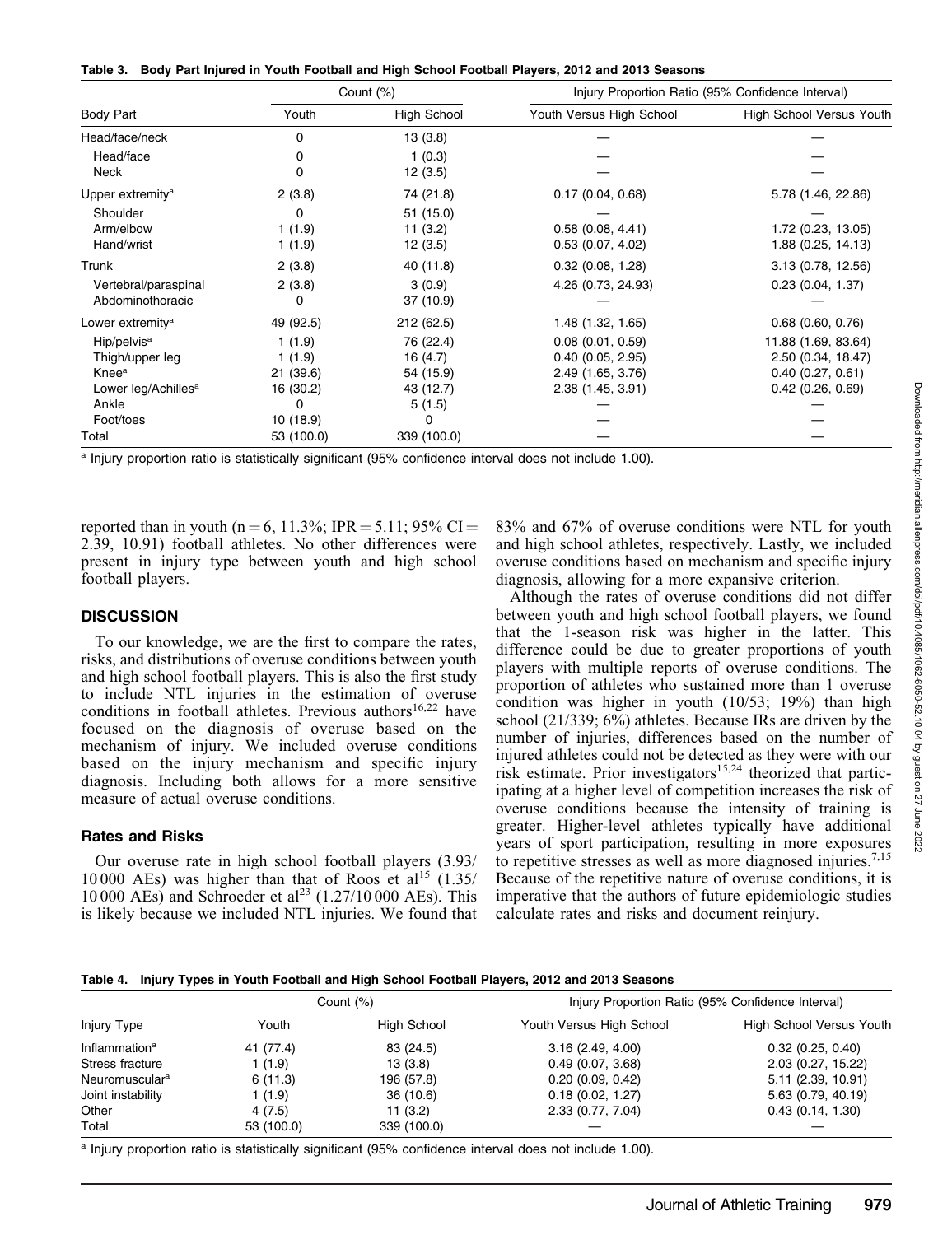# Participation-Restriction Time

Our results demonstrated a higher proportion of NTL overuse conditions in youth (83%) than in high school  $(67\%; IPR = 1.24 \; [95\% \; CI = 1.07, 1.43])$  football players. Youth football teams on average have fewer exposure events, such as practices per week and per season, than high school teams. The number of AEs per athlete-season was also lower in youth (34.8) compared with high school  $(72.1)$  athletes. Other researchers<sup>11</sup> have shown that youth football teams practice on average 1 to 2 times per week, whereas high school football teams participate up to 6 days per week. The increased time off between practices would affect the number of youth athletes reporting a TL injury of at least 24 hours. Our proportion of NTL overuse conditions in youth football players (83%) was higher than the proportion of overall NTL injuries reported by Dompier et al<sup>25</sup> (58.6%) and Beachy and Rauh<sup>26</sup> (61%). However, our proportion of NTL overuse conditions in high school athletes (67%) was considerably lower than the NATION's overall estimate of NTL injuries  $(82\%)$ .<sup>17</sup> It is important to note that NTL might not indicate injury severity, especially in youth football athletes who may be practicing only 1 or 2 times per week. Future researchers should consider other methods to detect and report injury severity.

# Body Part

A greater proportion of overuse conditions affected the lower extremity in youth (92.5%) than in high school (62.5%) football athletes; in contrast, a greater proportion of overuse conditions affected the upper extremity in high school (21.8%) compared with youth (3.8%) football players. The proportion of overuse conditions to the lower extremity in high school football players was marginally less than lower extremity overuse conditions across all sports  $(70.4\%)$ .<sup>15</sup> More overuse lower extremity injuries occurred at both levels than previously documented proportions of lower extremity injuries in youth football (38.3%) and high school football (46.9%) athletes, which may indicate the need to further investigate and prevent overuse conditions.<sup>24,25</sup>

# Injury Type

At the youth level, inflammatory conditions (77.4%) were the most common type of overuse condition reported; at the high school level, the most common type of overuse condition was neuromuscular (57.8%). The greater proportion of inflammatory conditions, especially tendinopathies, in youth football players may result from a higher risk for tendon-related growth plate injuries, such as Osgood-Schlatter and Sever diseases in youth athletes.<sup>27</sup> These conditions occur when the growth plate is open (up to age 15–16 years in males) and can be misdiagnosed as tendinopathy.<sup>28</sup>

Our results revealed that a large percentage of overuse conditions in high school athletes were chronic muscle injuries (51.3%). This percentage was larger than that reported by Roos et al<sup>15</sup> (33%) and Shankar et al<sup>24</sup> (16.5%). However, these authors examined all high school sports, whereas we studied only high school football. The higher proportion of muscle injuries in high school football athletes is theorized to be due to the higher-level sport

training, leading to greater rates of muscle fatigue, which is a risk factor for this injury.29

# LIMITATIONS

Currently, no standard clinical definition is available for overuse conditions. Investigators<sup>16</sup> have defined such injuries in terms of mechanism of injury, injury diagnosis, or both. The lack of a standard clinical definition may have allowed variations in reporting of overuse conditions to occur. Although we tried to make our methods more expansive by including additional criteria, it is possible that injuries were misclassified. Also, the level of experience of ATs may differ by team and level of competition, which could affect the reporting and quality of the data collected.

The frequency of overuse conditions across the 2 levels of competition may have been influenced by several factors. High school athletes may report more injuries to a medical professional because they are more familiar with ATs or team physicians. Practice frequency in youth football is much less than in high school football; this may have also influenced the number of TL injuries. In addition, although our dataset included a large number of youth and high school football players, the incidence of overuse injuries was low, possibly resulting in low statistical power for comparative analyses examining distributions by factors such as participation-restriction time, body part, and injury type.

Lastly, although the data were collected from high school and youth football programs at multiple sites across the United States, these data may not be generalizable to all youth football leagues and high school football programs. In addition, future researchers should examine overuse conditions in all youth and high school sports. These findings may allow for the development of injuryprevention strategies to target those sports and athletes with a high risk for overuse conditions. Investigators could also examine potential etiologic risk factors such as anatomic abnormalities, flexibility, and overscheduling (ie, participating in enrichment activities without appropriate rest periods).

# **CONCLUSIONS**

Because of their relatively low incidence, overuse conditions may not be a primary concern in youth and high school football players; specifically, the 1-season risks were different between groups, but IRs were not. However, the risk for overuse conditions was greater in high school than in youth football athletes. In addition, differences related to risk as well as the distributions of participationrestriction time, body part injured, and injury type existed between the 2 levels of competition. Although additional research on the incidence of overuse conditions across all youth and high school sports is needed, these findings highlight the need for programming that may be specific to competition level.

# ACKNOWLEDGMENTS

We thank the many ATs who have volunteered their time and efforts to submit data to the NATION. Their efforts are greatly appreciated and have had a tremendously positive effect on the safety of athletes.